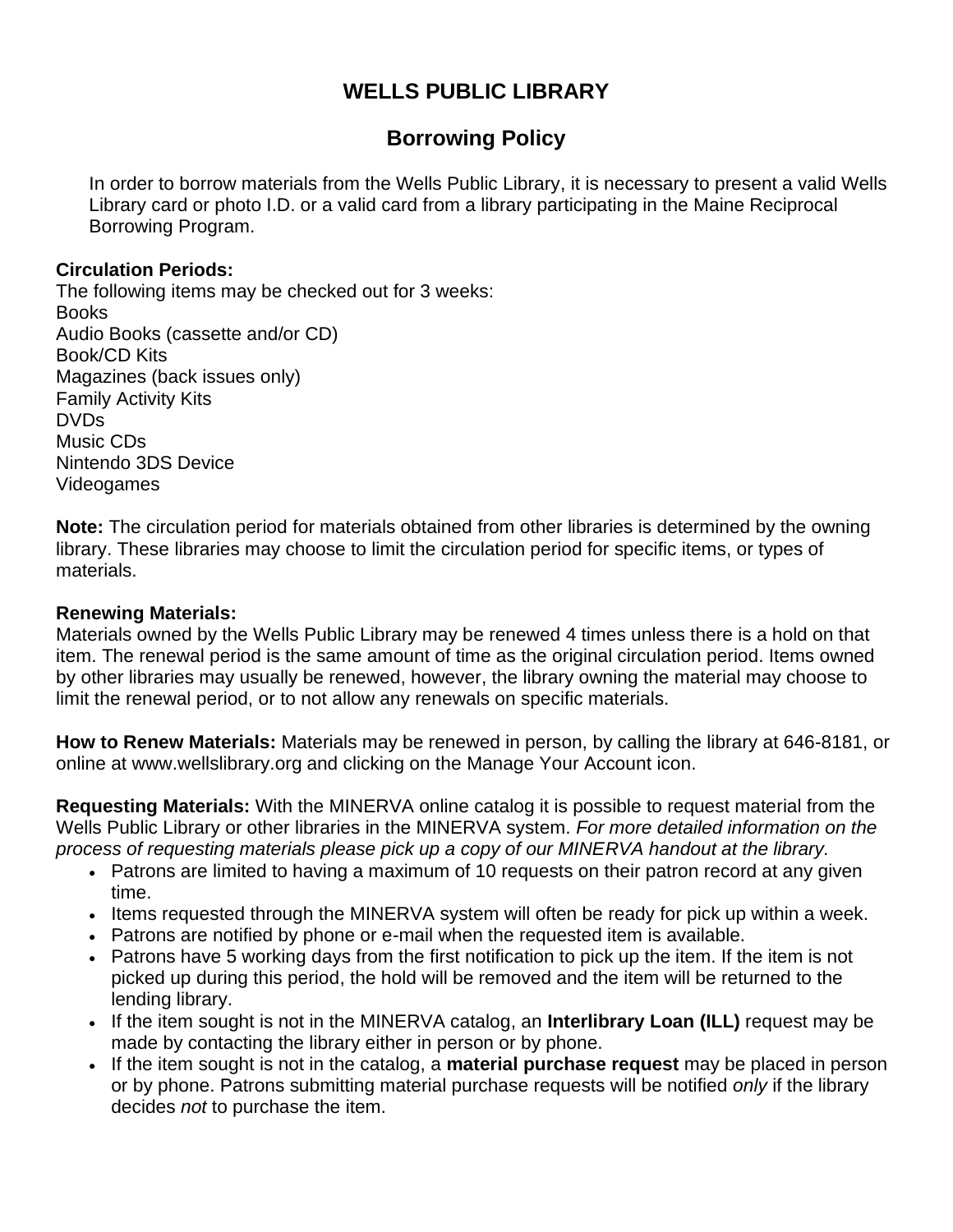**Fees and Charges:** *The library does not charge fees for items returned in good condition. Fees will be charged for the situations listed below. Account charges may be paid by cash, check, or debit/credit cards. Debit/Credit cards are subject to fees set by the Town of Wells: \$1.00 for each transaction of \$40.00 or less; 2.5% for purchases over \$40.00. Checks should be made out to* Town of Wells.

**Overdue fines (Excluding Lost Items)** The library, in adhering to its mission of providing materials to patrons at no charge, does not charge overdue fines for library materials (with the exception of the Historic New England Museum Passes). Patrons will be charged for lost or damaged materials.

- **Account Restrictions** When a borrower's charges accumulate in excess of \$3.00, a block will be placed on the patron's record that will restrict the patron from library borrowing privileges until the charges have been resolved.
- **Lost items**  When an item has not been returned in one month, the patron is notified that the item has been declared lost. Patrons who have items that have been declared lost will be charged the retail value of the item. Borrowing privileges will be revoked until the items have been paid for or returned. Once a lost item has been paid for, there are no refunds, regardless of where the item was borrowed from.
- **Damaged Items:** If an item has been returned damaged, the cardholder may be charged a repair fee. If an item is returned in such condition that the library deems a replacement copy must be purchased, the cardholder will be charged the current replacement cost of the item. All unpaid fees and/or charges may result in a permanent ban from all borrowing privileges or all library privileges. A person who knowingly fails to comply with the library policies concerning the return of materials may also be charged with a Class D crime. Source: Title 17-A: Maine Criminal Code Chapter 15 } 360: 1C.

#### **Access of Library Materials:**

Because parents and legal guardians are responsible for deciding which library materials are appropriate for their minor children, the library will not restrict the use of library collections, and therefore does not assume liability in a child's choice of reading or viewing material.

## **Confidentiality of Library Records:**

The Wells Public Library safeguards the confidentiality and privacy of all borrower records, including those of juveniles, as defined by State and Federal Laws.

- Maine State Law, Title 27, Chapter 4-A, Section 121 states:
- A record maintained by any public library…is confidential if the record contains: A. A library patron's personally identifying information, including but not limited to the library patron's name, address, phone number and e-mail address; or B. Information that identifies a library patron as having requested, obtained or used books or other materials in any medium at the library or provided by the library. 2. Permitted release. A record designated confidential by subsection 1 may be released only with the express written permission of the library patron involved; to officers, employees, volunteers and agents of the library to the extent necessary for library administrative purposes; or as the result of a court order. (keep)A valid record in the patron database and the presentation of a current library card or photo